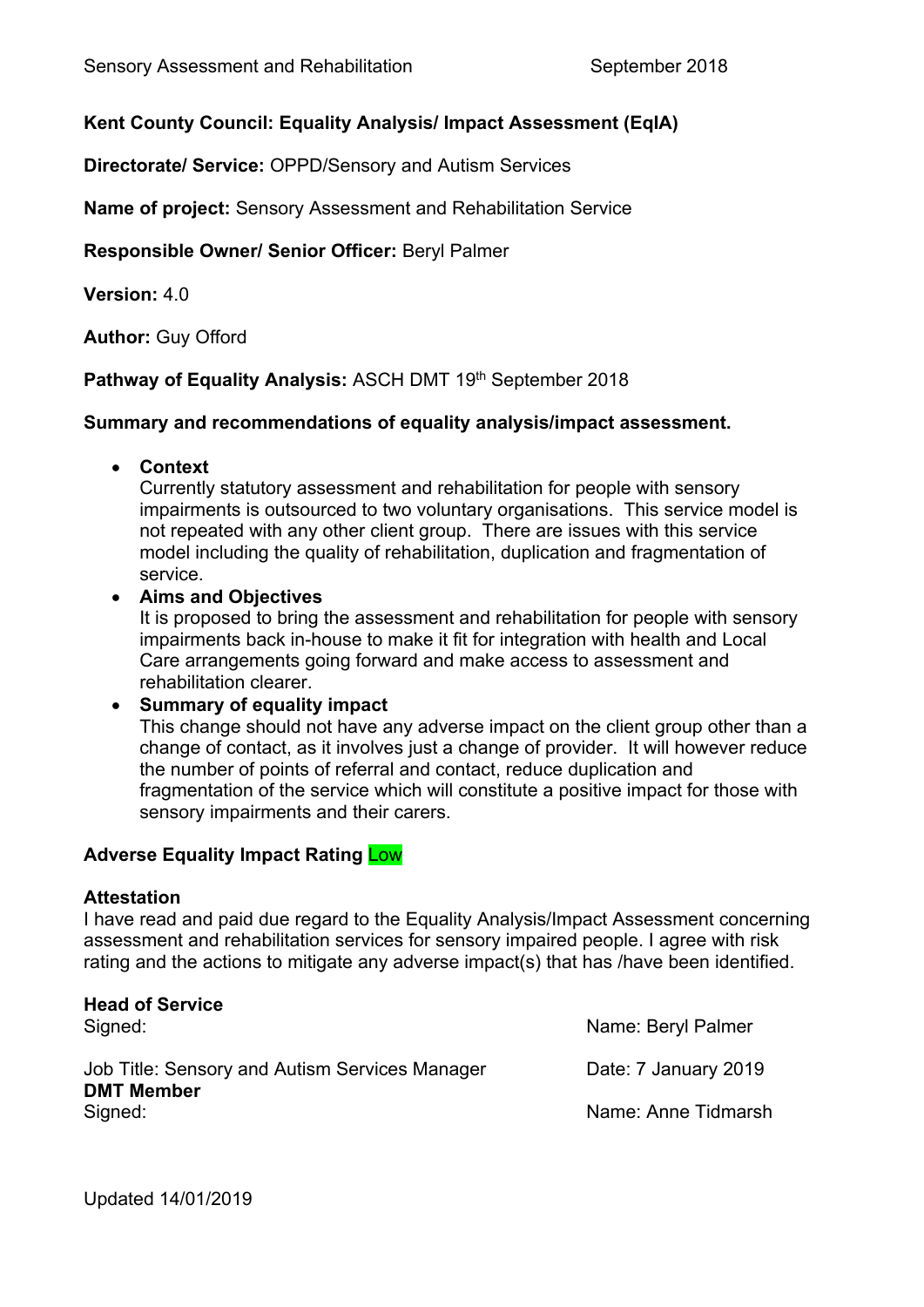Allt

Job Title: Director Older People and Physical Disability

8 January 2019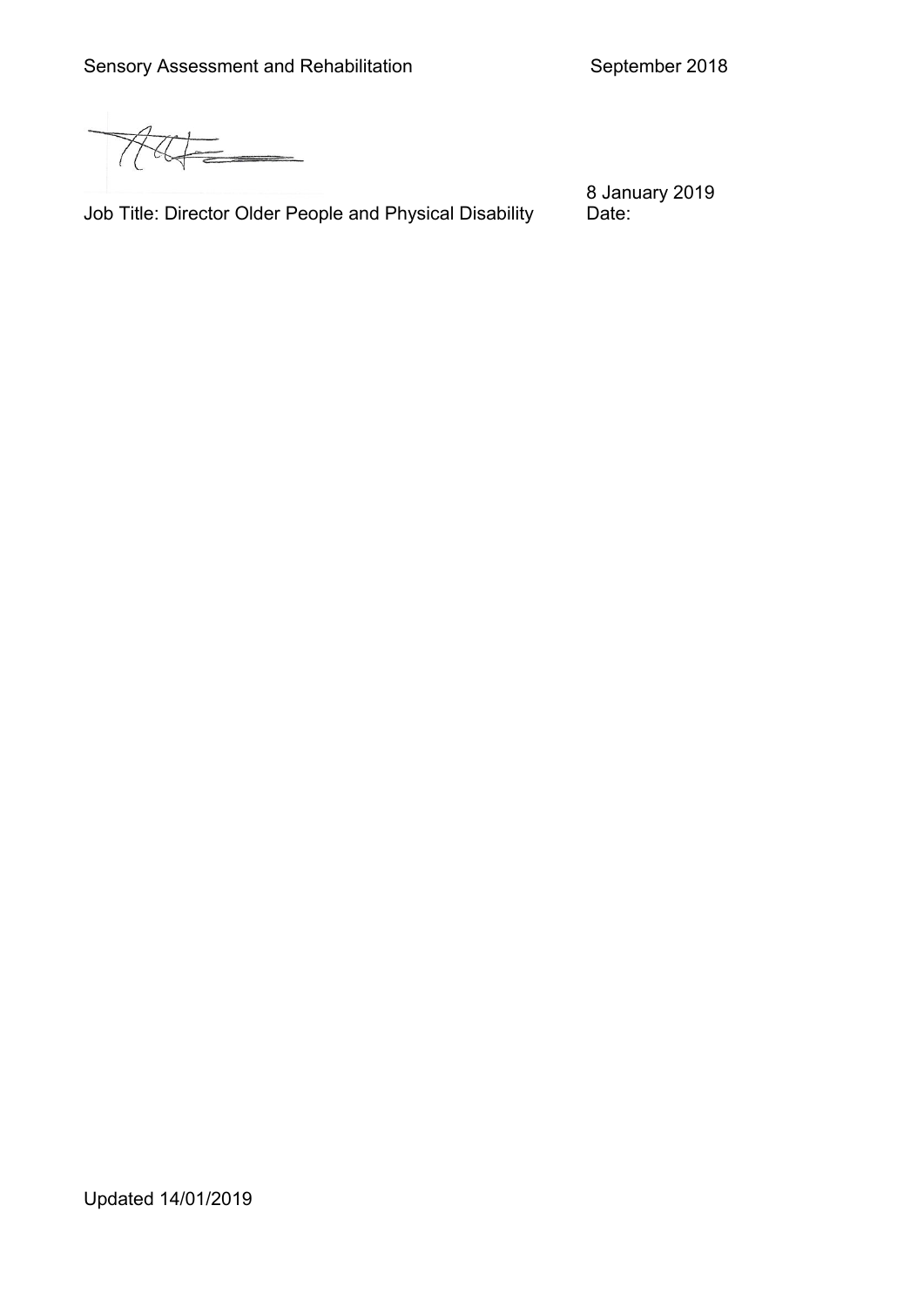#### **Part 1 Screening**

Could this policy, procedure, project or service, or any proposed changes to it, affect any Protected Group (listed below) less **favourably (negatively) than others in Kent?**

**Could this policy, procedure, project or service promote equal opportunities for this group?**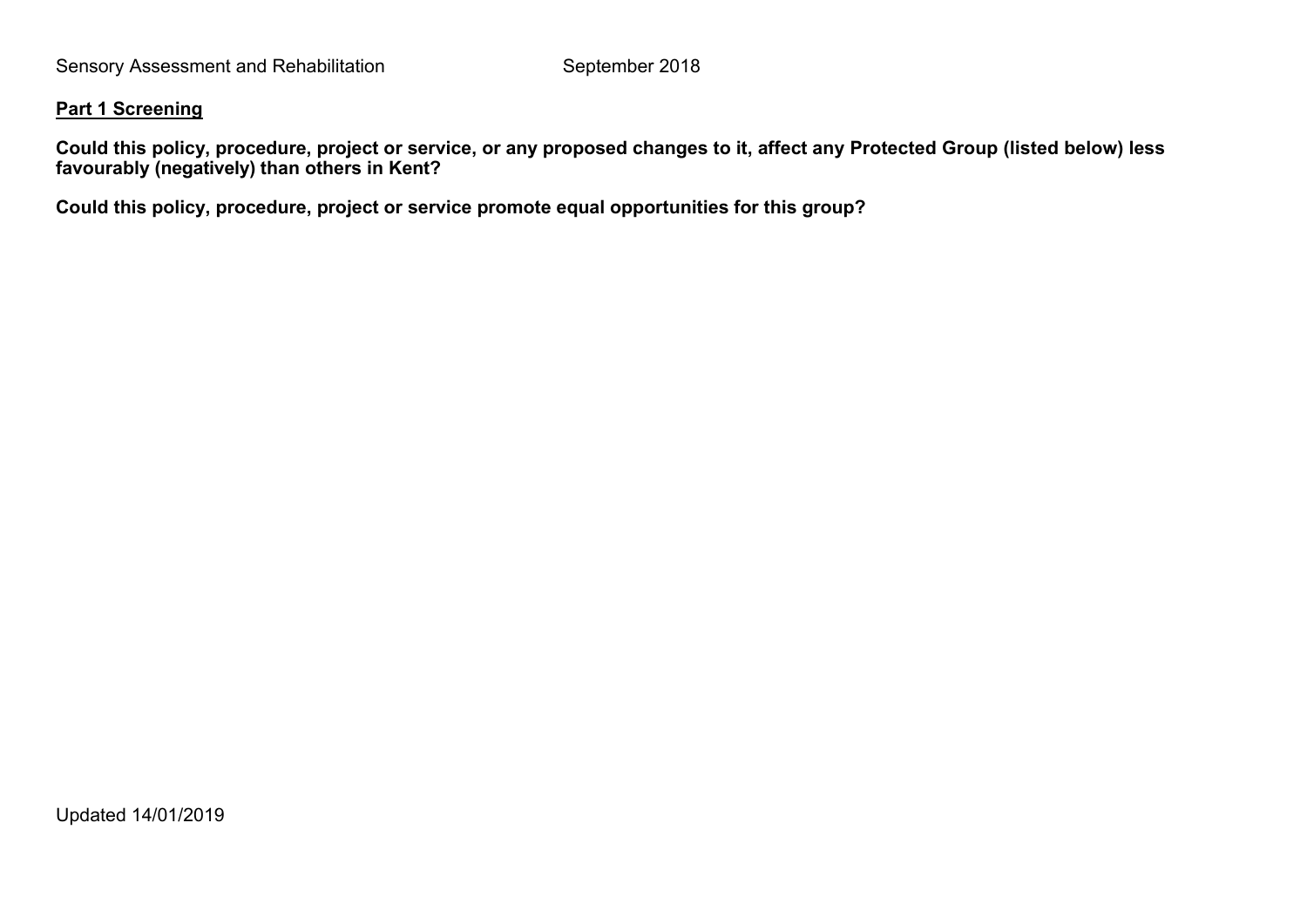Sensory Assessment and Rehabilitation September 2018

| <b>Protected Group</b> | Please provide a brief commentary on your findings. Fuller analysis should be undertaken in<br>Part 2. |                                                                                                                                                                                                                                                                                                                                                                                                                                    |                                 |                                                                                                                                                                                                                                        |  |  |  |
|------------------------|--------------------------------------------------------------------------------------------------------|------------------------------------------------------------------------------------------------------------------------------------------------------------------------------------------------------------------------------------------------------------------------------------------------------------------------------------------------------------------------------------------------------------------------------------|---------------------------------|----------------------------------------------------------------------------------------------------------------------------------------------------------------------------------------------------------------------------------------|--|--|--|
|                        | <b>High negative impact</b><br>EqIA                                                                    | <b>Medium negative</b><br>impact<br>Screen                                                                                                                                                                                                                                                                                                                                                                                         | Low negative impact<br>Evidence | <b>High/Medium/Low</b><br><b>Positive Impact</b><br>Evidence                                                                                                                                                                           |  |  |  |
| Age                    | No.                                                                                                    | Yes -<br>Decommissioning of<br>grant funded services<br>to bring the<br>assessment and<br>rehabilitation function<br>in-house may affect<br>older people (55+) and<br>people with dementia<br>currently accessing<br>this support via grant<br>funded services, as<br>they may experience a<br>change in the provider<br>delivering their current<br>service offer. This<br>should not have an<br>adverse impact on this<br>group. | No.                             | Yes - Bringing the<br>assessment and<br>rehabilitation function in-<br>house will reduce the<br>points of referral from over<br>9 to 2, reduce duplication<br>and gaps in service.                                                     |  |  |  |
| <b>Disability</b>      | No.                                                                                                    | Yes -<br>Decommissioning of<br>grant funded services<br>to bring the<br>assessment and<br>rehabilitation function<br>in-house may affect<br>people with a disability<br>currently accessing                                                                                                                                                                                                                                        | No.                             | Yes - Bringing the<br>assessment and<br>rehabilitation function in-<br>house will reduce the<br>points of referral from over<br>9 to 2, reduce duplication<br>and gaps in service and<br>provide an equitable<br>service across client |  |  |  |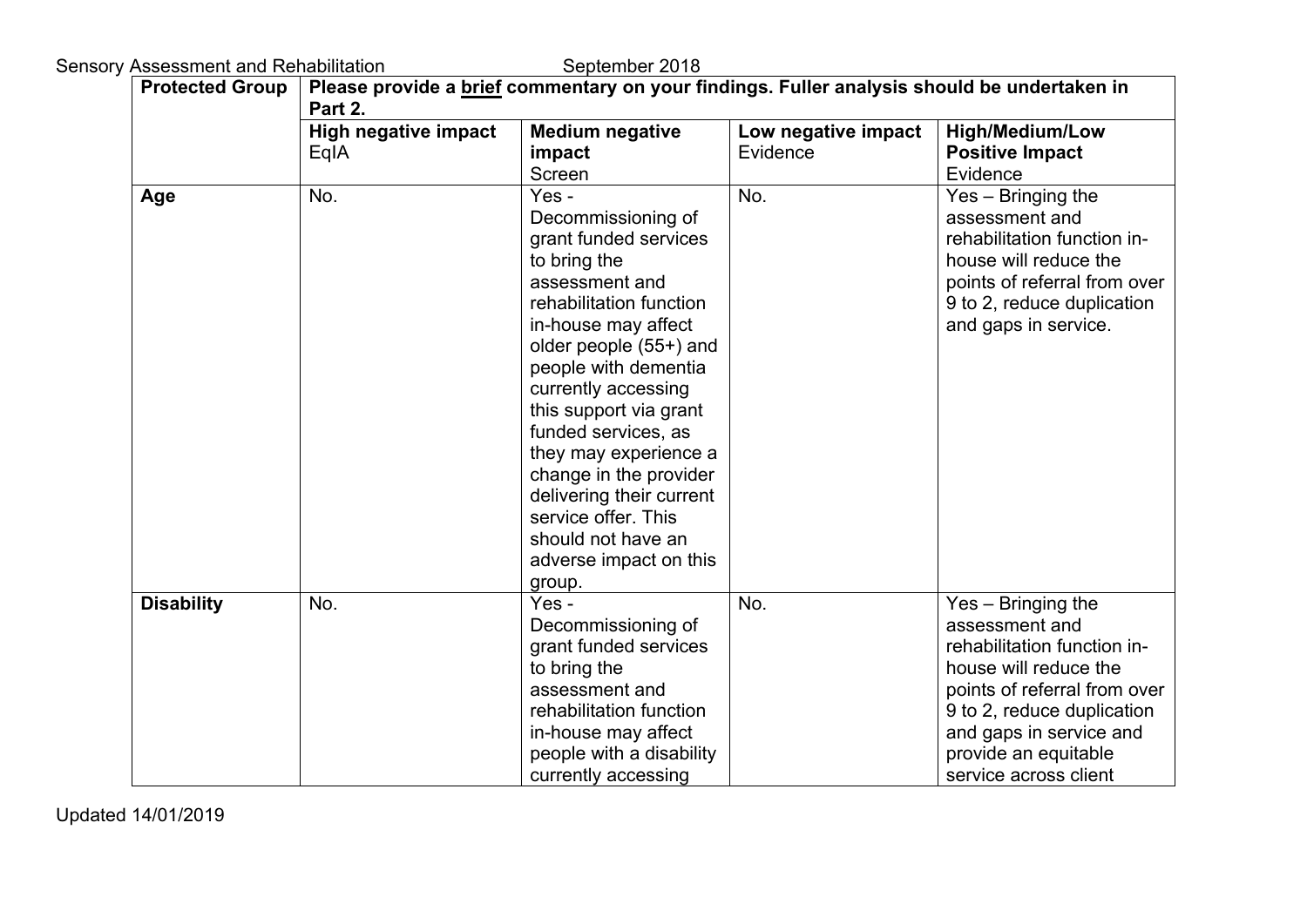| <b>Sensory Assessment and Rehabilitation</b> |     | September 2018                                                                                                                                                                                                                                                                                                                           |     |                                                                                                                                                                                                                                                   |
|----------------------------------------------|-----|------------------------------------------------------------------------------------------------------------------------------------------------------------------------------------------------------------------------------------------------------------------------------------------------------------------------------------------|-----|---------------------------------------------------------------------------------------------------------------------------------------------------------------------------------------------------------------------------------------------------|
|                                              |     | this support via grant<br>funded services, as<br>they may experience a<br>change in the provider<br>delivering their current<br>service offer. This<br>should not have an<br>adverse impact on this<br>group.                                                                                                                            |     | groups.                                                                                                                                                                                                                                           |
| <b>Sex</b>                                   | No. | Yes - The service will<br>continue to be<br>accessible to all<br>regardless of sex,<br>although there are<br>more females over 55<br>than males.                                                                                                                                                                                         |     | Yes - Bringing the<br>assessment and<br>rehabilitation function in-<br>house will reduce the<br>points of referral from over<br>9 to 2, reduce duplication<br>and gaps in service and<br>provide an equitable<br>service across client<br>groups. |
| Gender identity/<br><b>Transgender</b>       | No. | Unknown - The service<br>will continue to be<br>accessible to all<br>regardless of gender<br>identity /transgender,<br>and we therefore<br>assume there will be<br>no impact to this<br>group. We have no<br>statistical or anecdotal<br>evidence to underpin<br>this, but will monitored<br>as part of the quality<br>monitoring of the | No. | No.                                                                                                                                                                                                                                               |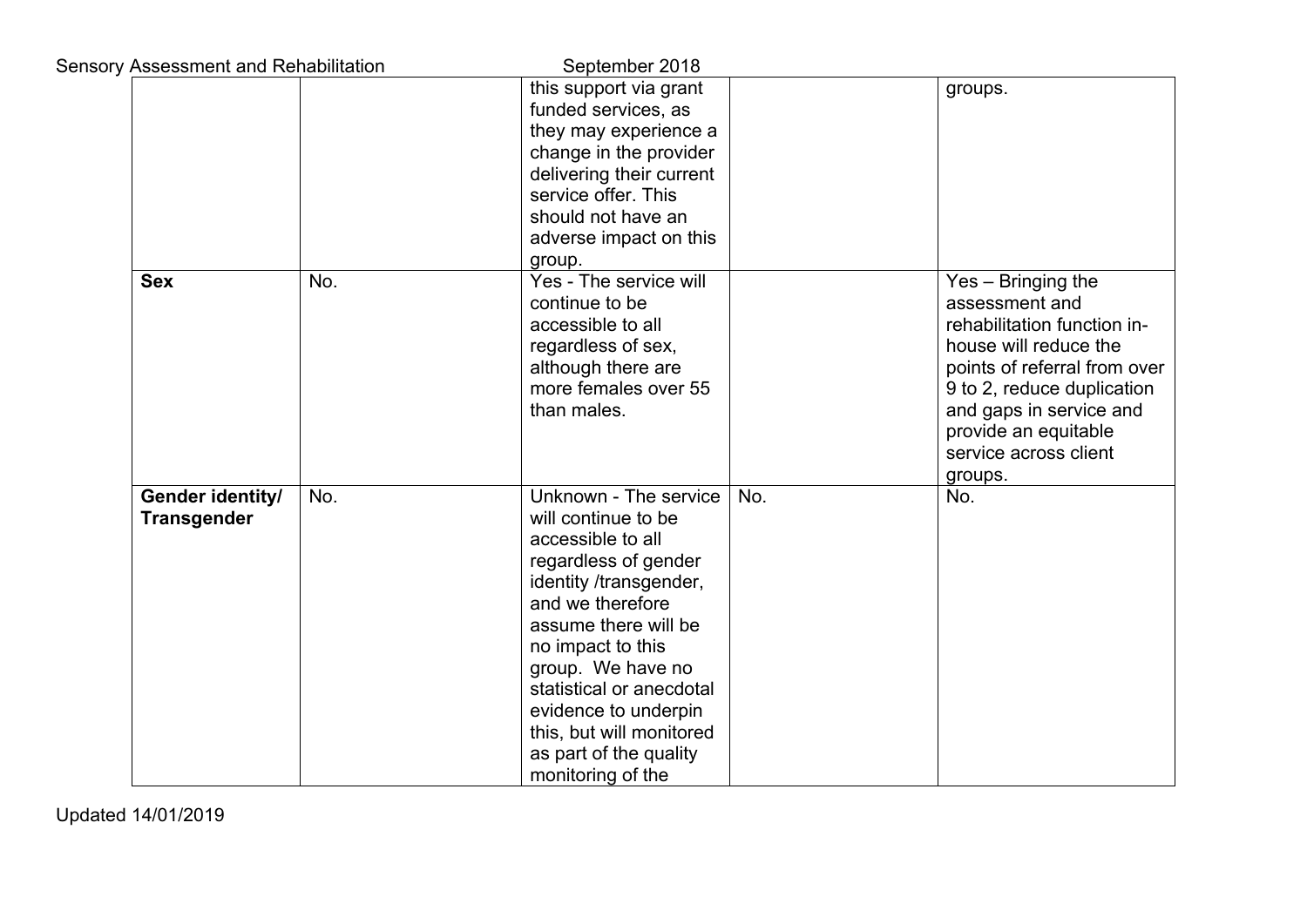|  | <b>Sensory Assessment and Rehabilitation</b><br>September 2018 |     |                                                                                                                                                                                                                                                                                                                                                                                                                                                                                                             |     |     |  |  |
|--|----------------------------------------------------------------|-----|-------------------------------------------------------------------------------------------------------------------------------------------------------------------------------------------------------------------------------------------------------------------------------------------------------------------------------------------------------------------------------------------------------------------------------------------------------------------------------------------------------------|-----|-----|--|--|
|  |                                                                |     | service.                                                                                                                                                                                                                                                                                                                                                                                                                                                                                                    |     |     |  |  |
|  | Race                                                           | No. | No - the service will                                                                                                                                                                                                                                                                                                                                                                                                                                                                                       | No. | No. |  |  |
|  |                                                                |     | be accessible to all                                                                                                                                                                                                                                                                                                                                                                                                                                                                                        |     |     |  |  |
|  |                                                                |     | regardless of race.                                                                                                                                                                                                                                                                                                                                                                                                                                                                                         |     |     |  |  |
|  |                                                                |     | However, we do not                                                                                                                                                                                                                                                                                                                                                                                                                                                                                          |     |     |  |  |
|  |                                                                |     | know currently if there                                                                                                                                                                                                                                                                                                                                                                                                                                                                                     |     |     |  |  |
|  |                                                                |     | are certain sensory                                                                                                                                                                                                                                                                                                                                                                                                                                                                                         |     |     |  |  |
|  |                                                                |     | conditions that are                                                                                                                                                                                                                                                                                                                                                                                                                                                                                         |     |     |  |  |
|  |                                                                |     | more prevalent in                                                                                                                                                                                                                                                                                                                                                                                                                                                                                           |     |     |  |  |
|  |                                                                |     | certain ethnic groups.                                                                                                                                                                                                                                                                                                                                                                                                                                                                                      |     |     |  |  |
|  |                                                                |     | For example, there is                                                                                                                                                                                                                                                                                                                                                                                                                                                                                       |     |     |  |  |
|  |                                                                |     | some evidence that                                                                                                                                                                                                                                                                                                                                                                                                                                                                                          |     |     |  |  |
|  |                                                                |     |                                                                                                                                                                                                                                                                                                                                                                                                                                                                                                             |     |     |  |  |
|  |                                                                |     |                                                                                                                                                                                                                                                                                                                                                                                                                                                                                                             |     |     |  |  |
|  |                                                                |     |                                                                                                                                                                                                                                                                                                                                                                                                                                                                                                             |     |     |  |  |
|  |                                                                |     |                                                                                                                                                                                                                                                                                                                                                                                                                                                                                                             |     |     |  |  |
|  |                                                                |     |                                                                                                                                                                                                                                                                                                                                                                                                                                                                                                             |     |     |  |  |
|  |                                                                |     |                                                                                                                                                                                                                                                                                                                                                                                                                                                                                                             |     |     |  |  |
|  |                                                                |     |                                                                                                                                                                                                                                                                                                                                                                                                                                                                                                             |     |     |  |  |
|  |                                                                |     |                                                                                                                                                                                                                                                                                                                                                                                                                                                                                                             |     |     |  |  |
|  |                                                                |     |                                                                                                                                                                                                                                                                                                                                                                                                                                                                                                             |     |     |  |  |
|  |                                                                |     |                                                                                                                                                                                                                                                                                                                                                                                                                                                                                                             |     |     |  |  |
|  |                                                                |     |                                                                                                                                                                                                                                                                                                                                                                                                                                                                                                             |     |     |  |  |
|  |                                                                |     |                                                                                                                                                                                                                                                                                                                                                                                                                                                                                                             |     |     |  |  |
|  |                                                                |     |                                                                                                                                                                                                                                                                                                                                                                                                                                                                                                             |     |     |  |  |
|  |                                                                |     |                                                                                                                                                                                                                                                                                                                                                                                                                                                                                                             |     |     |  |  |
|  |                                                                |     |                                                                                                                                                                                                                                                                                                                                                                                                                                                                                                             |     |     |  |  |
|  |                                                                |     |                                                                                                                                                                                                                                                                                                                                                                                                                                                                                                             |     |     |  |  |
|  |                                                                |     |                                                                                                                                                                                                                                                                                                                                                                                                                                                                                                             |     |     |  |  |
|  |                                                                |     |                                                                                                                                                                                                                                                                                                                                                                                                                                                                                                             |     |     |  |  |
|  |                                                                |     |                                                                                                                                                                                                                                                                                                                                                                                                                                                                                                             |     |     |  |  |
|  |                                                                |     |                                                                                                                                                                                                                                                                                                                                                                                                                                                                                                             |     |     |  |  |
|  | <b>Religion and</b><br><b>Belief</b>                           | No. | Asians have a<br>significantly higher<br>prevalence of cataract<br>compared to people of<br>European descent<br>(Das et al, 1994,<br>1990). This will be<br>monitored as part of<br>the quality monitoring<br>of the service.<br>No - There will be no<br>change to the eligibility<br>criteria about religion<br>and belief, therefore<br>there will be no<br>change in the services<br>available for people<br>based on this. People<br>of different religions<br>may have differing<br>attitudes towards | No. | No. |  |  |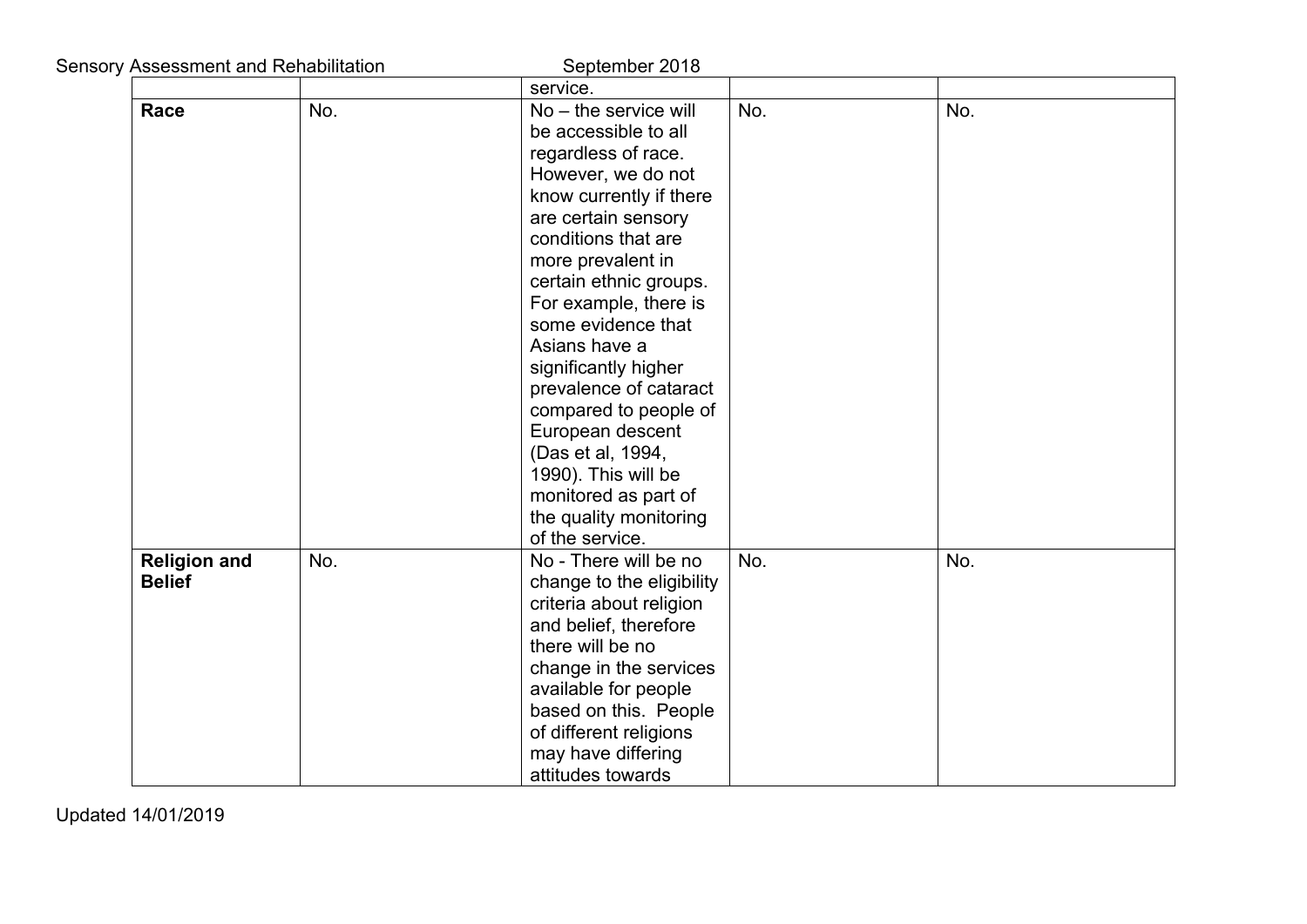| <b>Sensory Assessment and Rehabilitation</b> |     | September 2018                           |     |     |
|----------------------------------------------|-----|------------------------------------------|-----|-----|
|                                              |     | services that impact on                  |     |     |
|                                              |     | social and familial                      |     |     |
|                                              |     | support systems. At                      |     |     |
|                                              |     | present there is no                      |     |     |
|                                              |     | data to suggest there                    |     |     |
|                                              |     | are different rates of                   |     |     |
|                                              |     | sensory impairments                      |     |     |
|                                              |     | in different religions,                  |     |     |
|                                              |     | but religious beliefs                    |     |     |
|                                              |     | need to be taken into                    |     |     |
|                                              |     | account in the delivery                  |     |     |
|                                              |     | of this service.                         |     |     |
|                                              |     | The proposed change                      |     |     |
|                                              |     | should not have an                       |     |     |
|                                              |     | adverse impact on this                   |     |     |
|                                              |     | group.                                   |     |     |
| <b>Sexual</b>                                | No. | Unknown - The service                    | No. | No. |
| <b>Orientation</b>                           |     | will continue to be                      |     |     |
|                                              |     | accessible to all                        |     |     |
|                                              |     | regardless of sexual                     |     |     |
|                                              |     | orientation, and we                      |     |     |
|                                              |     | therefore assume                         |     |     |
|                                              |     | there will be no impact                  |     |     |
|                                              |     | to this group. We                        |     |     |
|                                              |     | have no statistical or                   |     |     |
|                                              |     | anecdotal evidence to                    |     |     |
|                                              |     | underpin this, but will                  |     |     |
|                                              |     | monitored as part of                     |     |     |
|                                              |     | the quality monitoring                   |     |     |
|                                              |     | of the service.                          |     |     |
| <b>Pregnancy and</b>                         | No. | Unknown - The service                    | No. | No. |
| <b>Maternity</b>                             |     | will continue to be<br>accessible to all |     |     |
|                                              |     |                                          |     |     |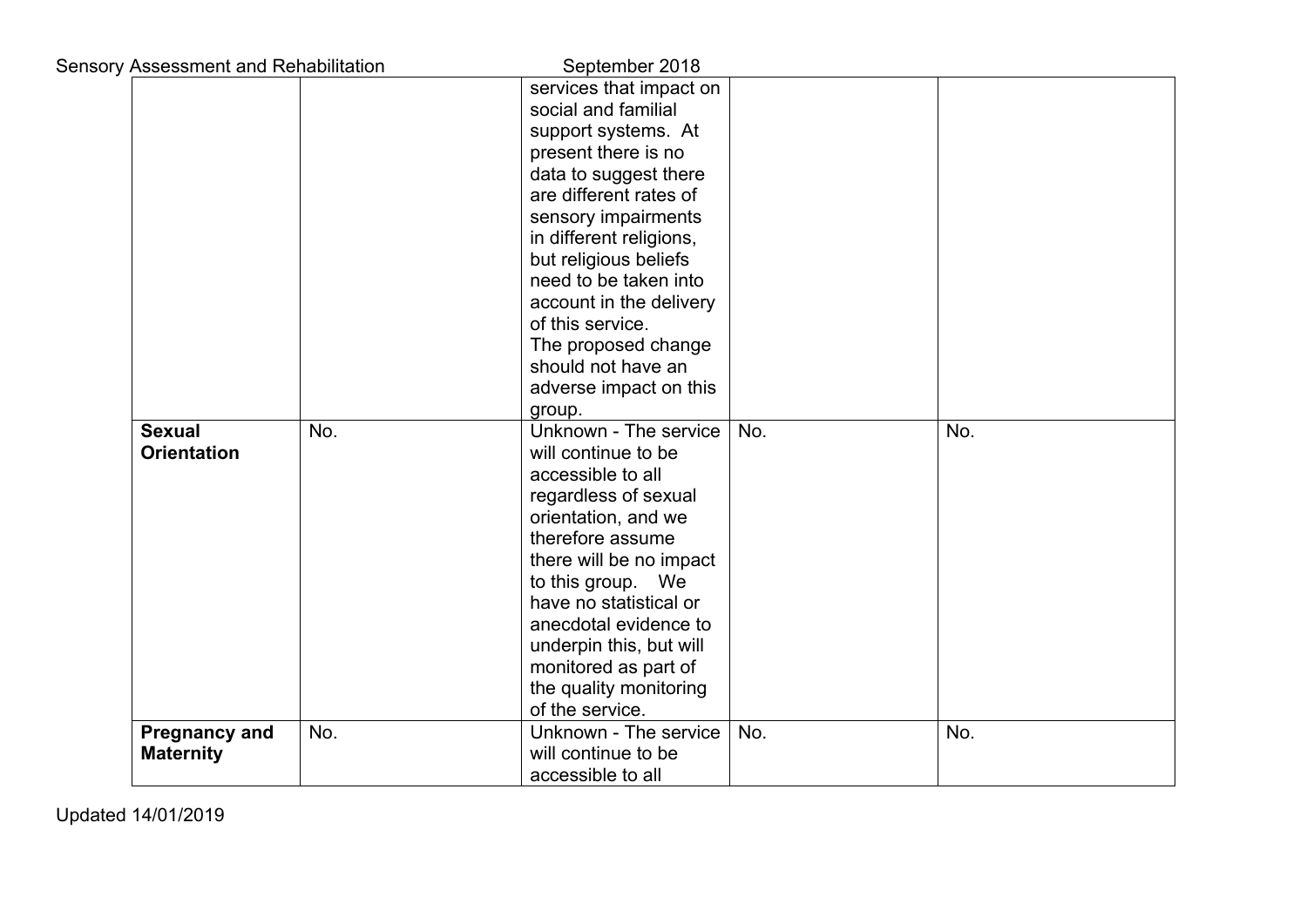| <b>Sensory Assessment and Rehabilitation</b>        |     | September 2018                                                                                                                                                                                                                                                                                        |     |     |
|-----------------------------------------------------|-----|-------------------------------------------------------------------------------------------------------------------------------------------------------------------------------------------------------------------------------------------------------------------------------------------------------|-----|-----|
|                                                     |     | regardless of<br>Pregnancy and<br>maternity status, and<br>we therefore assume<br>there will be no impact<br>to this group.<br>However, we have no<br>statistical or anecdotal<br>evidence to support<br>this decision, but will<br>monitored as part of<br>the quality monitoring<br>of the service. |     |     |
| <b>Marriage and</b><br>Civil<br><b>Partnerships</b> | N/A | N/A                                                                                                                                                                                                                                                                                                   | N/A | N/A |
| Carer's<br><b>Responsibilities</b>                  |     | No - Carers of those<br>with sensory<br>impairments will<br>continue to be entitled<br>to a carers<br>assessment.                                                                                                                                                                                     |     |     |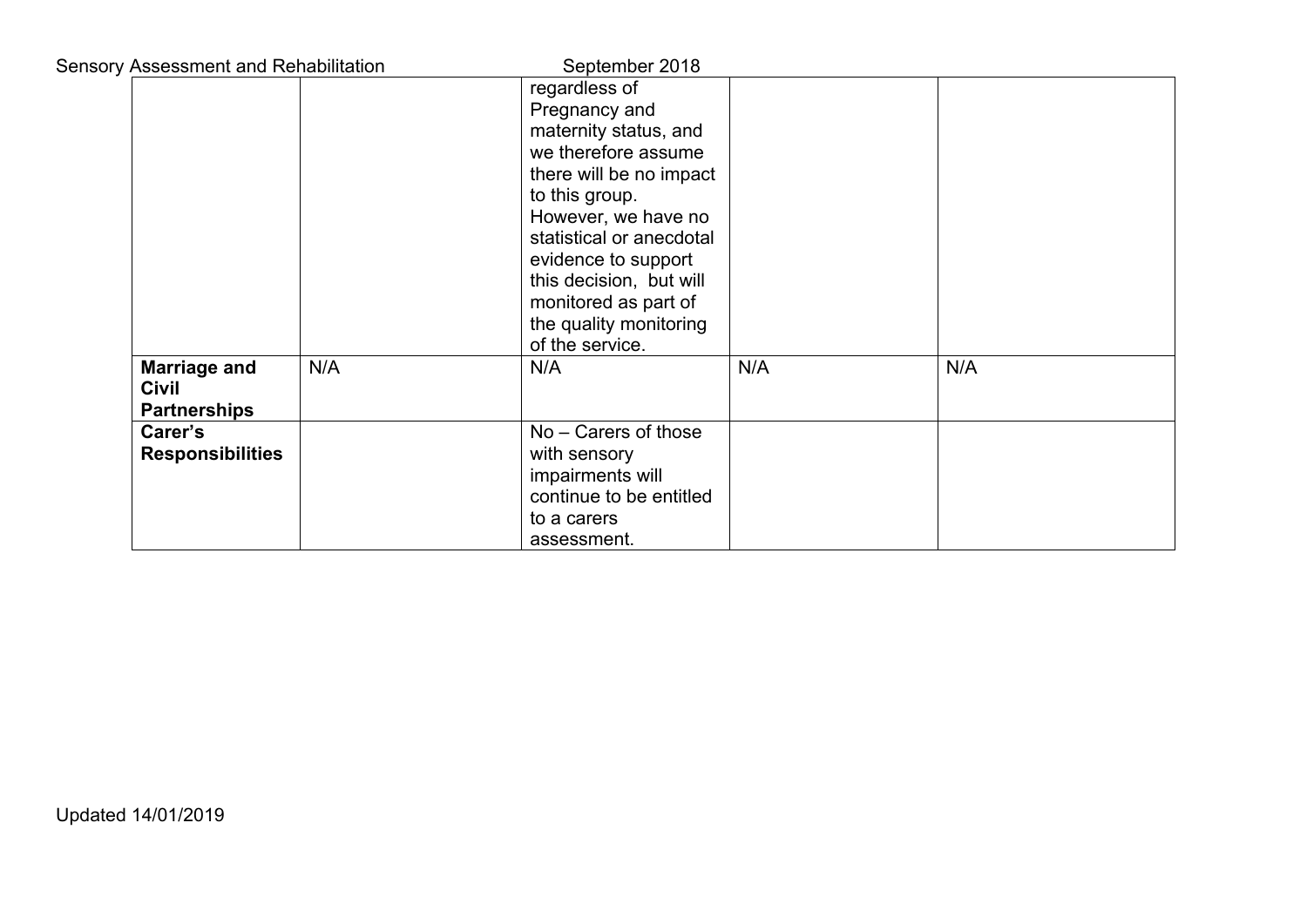# **Part 2**

# **Equality Analysis /Impact Assessment**

# **Protected groups**

All people with hearing and/or sight impairments including those deafblind and their Carers in Kent or who are the responsibility of KCC.

# **Information and Data used to carry out your assessment**

- Joint Strategic Needs Assessment;
- Sensory Strategy;
- Future sight loss UK (1): The economic impact of partial sight and blindness in the UK adult population, Full report. Prepared for RNIB by Access Economics Pty Limited July 2009.

# **Who have you involved consulted and engaged?**

A Kent Sensory Strategy was adopted by KCC in June 2018. There was extensive consultation on the Strategy through a number of different methods. Its development was supported by a Consultative Group made up of community, voluntary sector and other health and KCC representatives. A wide-ranging consultation exercise was also carried out with the public and staff through face to face meetings, questionnaires and feedback forms. We also considered information on prevalence and needs, national policy, research, and Best Practice from across the UK. The findings of this has been considered within this project.

Some key themes identified by people with sensory impairments were:

- Poor experience in health settings, this was not just relating to sensory services but all services;
- A lack of information, advice and guidance, particularly when newly diagnosed. Once issued with hearing aids, they were "written off" and for sight impaired service users there was "nothing else that could be done";
- The real value of equipment provision, but a need to check that people know how to use the equipment they have been given and some concerns over the lack of opportunities to trial complex equipment for deafblind people;
- The need for emotional support and peer support, particularly for those who are suddenly or traumatically deafened or sight impaired;
- Deafblind people experience duplication in assessment;
- A need for improved communication between agencies and better information, advice and guidance;
- Parents finding the challenge of raising a child with sensory impairment to be great and require more support;
- Lack of parental understanding of the statutory assessment process.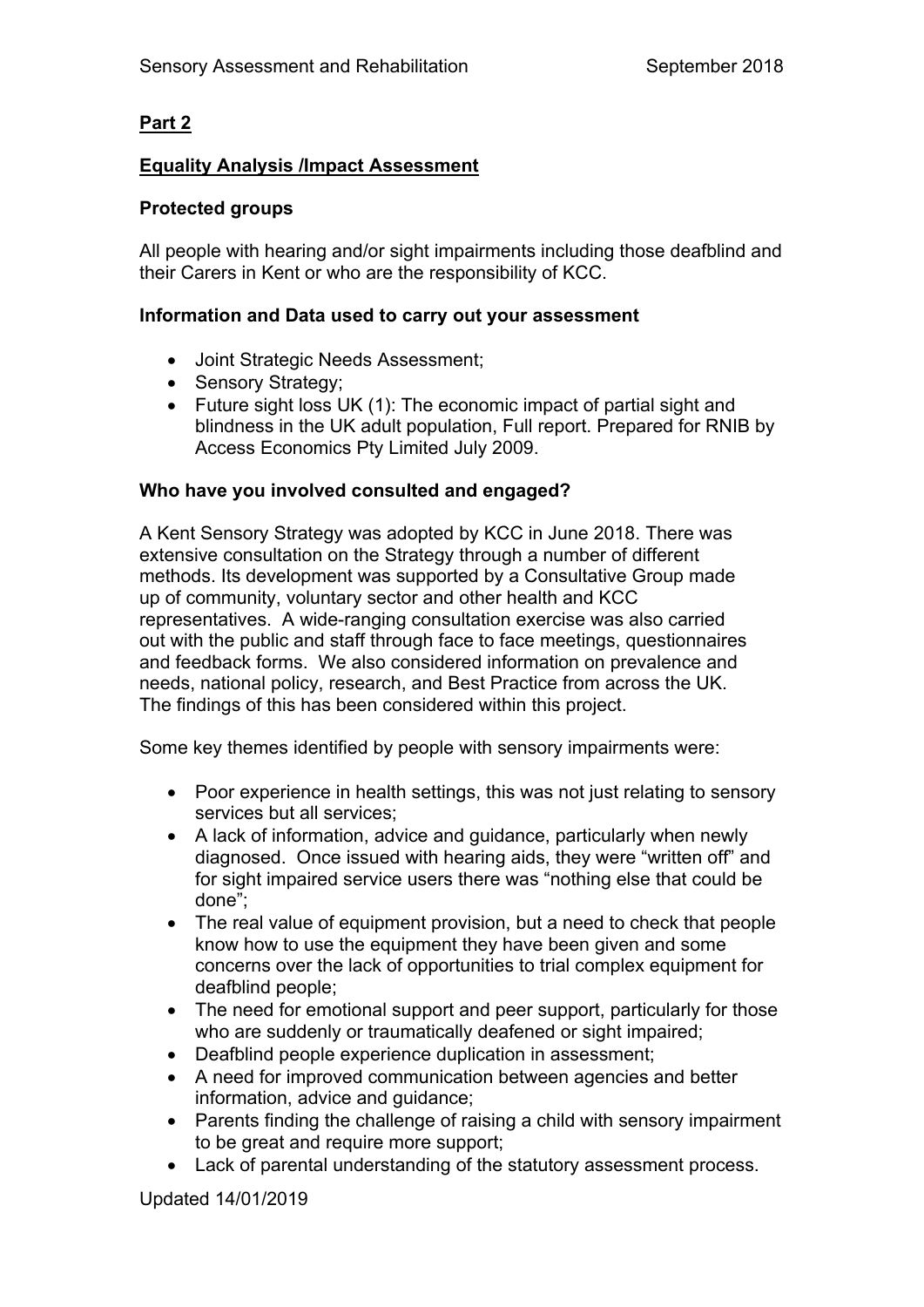The proposed change to the current service configuration will address many of these themes e.g. Deafblind people experience duplication in assessment and poor experience in health settings, this was not just relating to sensory services but all services through Local Care arrangements going forward.

# **Analysis**

#### Key data

As noted above, there is evidence of increasing demographic demand in relation to people living longer and with more complex sensory impairments. This means that it is essential to ensure that any new models are fit for the future and able to meet the changing needs of people.

The RNIB Sight loss data tool version 3.6 2016 shows the following data for the England and Kent population in regard to visual impairment, as per Table 1 below:

|                                                                                                        | 17<br>$\Omega$<br><b>years</b> | $18 - 29$<br><b>years</b> | $30 - 64$<br>years | 65<br>plus<br>years | <b>Total</b><br>population |
|--------------------------------------------------------------------------------------------------------|--------------------------------|---------------------------|--------------------|---------------------|----------------------------|
| England<br><b>Population</b><br>$(2016)^{*}$                                                           | 11,785,277                     | 8,693,242                 | 24,906,707         | 9,882,841           | 55,268,067                 |
| Kent Population (2016)*                                                                                | 333,045                        | 219,436                   | 683,488            | 169,279             | 1,541,893                  |
| % of population with a<br>moderate<br>or<br>severe<br>visual impairment                                | 0.18%                          | 0.15%                     | 1.4%               | 24%                 | 3.4%                       |
| with a<br>No of people<br>moderate<br>or<br>severe<br>impairment<br>visual<br>In<br>England            | 21,213                         | 13,039                    | 348,693            | 2,371,881           | 2,754,826                  |
| No of<br>with<br>people<br>-a<br>moderate<br><b>or</b><br>severe<br>impairment<br>visual<br>In<br>Kent | 618                            | 324                       | 9,440              | 41,780              | 52,162                     |

#### *Table 1: Population with a moderate or severe visual impairment*

*\**Taken from the RNIB Sight Loss data tool version 3.6 2016

Data suggests that there is likely to be a 64% increase in adults with a visual impairment from 2010 and 2030.

Action on Hearing Loss data (2017) states that **one in six** people in the UK have a hearing impairment, with this increasing to one in five people over the next 15-20 years.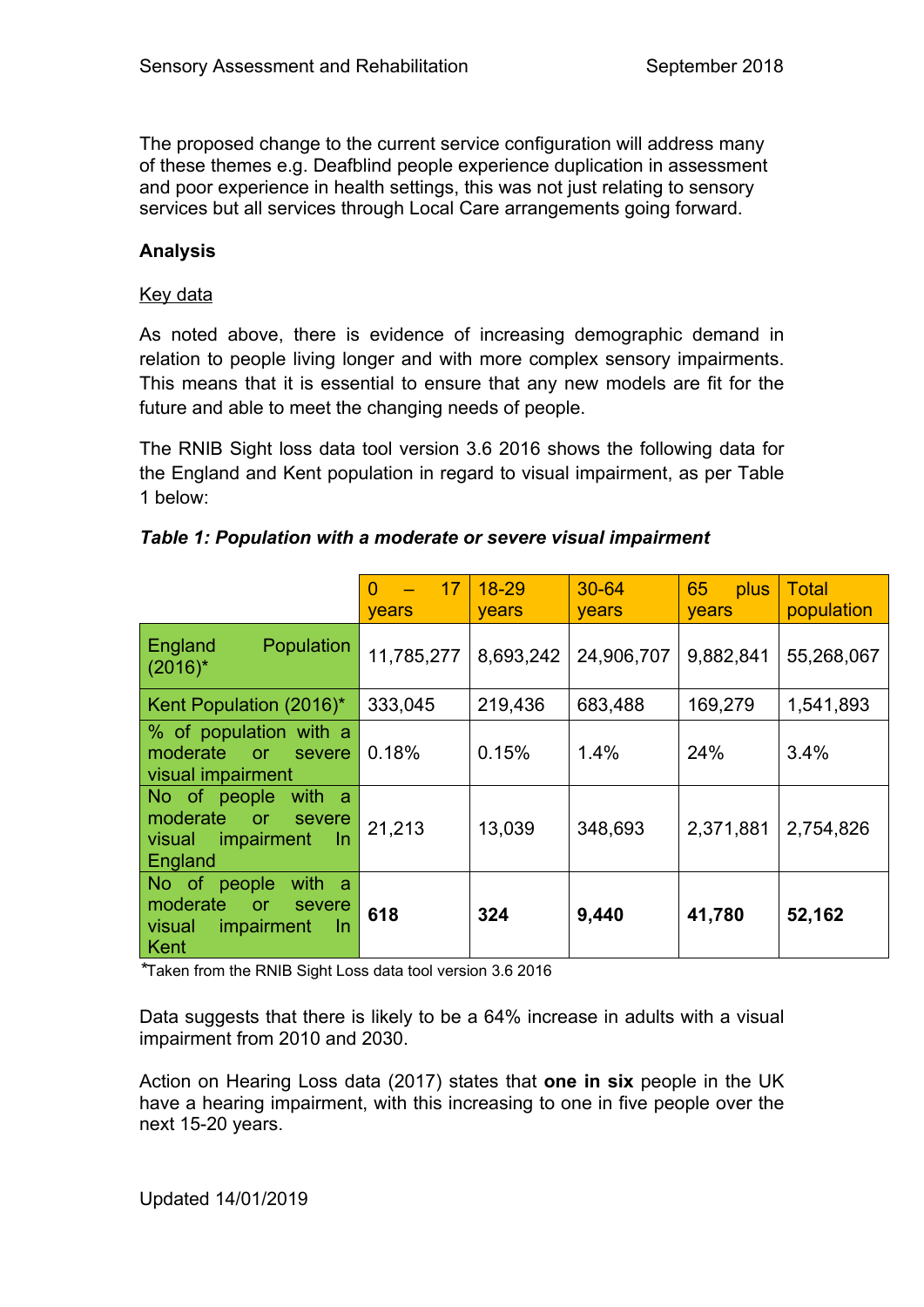The Action on Hearing Loss Hearing Matters Report (2015) reported some national statistics on hearing loss in the UK, some of the data is outlines below in table 1:

| Age          | <b>England</b><br><b>Total</b><br>Population* | <b>England</b><br>Population with a<br><b>Hearing Loss*</b> | Total<br><b>Kent</b><br>Population** | Kent Population with a<br><b>Hearing Loss**</b> |
|--------------|-----------------------------------------------|-------------------------------------------------------------|--------------------------------------|-------------------------------------------------|
| $17 - 29$    | 9,293,698.00                                  | 158,000.00                                                  | 236,899.00                           | 4,027                                           |
| $30 - 39$    | 7,103,213.00                                  | 199,000.00                                                  | 172,964.00                           | 4,846                                           |
| 40-49        | 7,625,767.00                                  | 625,000.00                                                  | 214,917.00                           | 17,614                                          |
| $50 - 59$    | 6,903,869.00                                  | 1,305,000.00                                                | 196,834.00                           | 37,206                                          |
| 60-69        | 5,889,392.00                                  | 2,101,500.00                                                | 179,351.00                           | 63,997                                          |
| 70-79        | 3,972,370.00                                  | 2,395,500.00                                                | 120,634.00                           | 72,747                                          |
| 80 plus      | 2,589,877.00                                  | 2,434,500.00                                                | 79,980.00                            | 75,182                                          |
| <b>TOTAL</b> | 43,378,186                                    | 9,218,500                                                   | 1,201,579                            | 275,619                                         |

# **Table 5: Population with a Hearing Loss**

**\*** *Action on Hearing Loss – Hearing matters Report 2015*

*\*\*ONS 2015 population data*

The number of older adults with a hearing impairment is set to increase by 110% between 2014 and 2030.

In Kent, there are approximately 275,619 adults with a hearing loss in Kent and approximately 24,471 people (adults and children) across Kent with a **severe or profound** hearing loss. Of these, there are 1,133 adult cases open within OPPD, where there is a hearing impairment indicated – very low numbers, given the high prevalence.

# **Adverse Impact,**

The proposal should have no adverse impact on people with sensory impairments as this project is just changing the provider of assessment and rehabilitation. There will be a change of point of referral and contact. There will be no change to the actual assessment.

# **Positive Impact:**

Although there will be a change in the point of referral and contact it will be one point for all people, unlike the current arrangements where there are multiple points of contact.

# **JUDGEMENT**

Given that the main change in this proposal is to change the provider of assessment and rehabilitation and there will be less duplication and fragmentation the judgement is: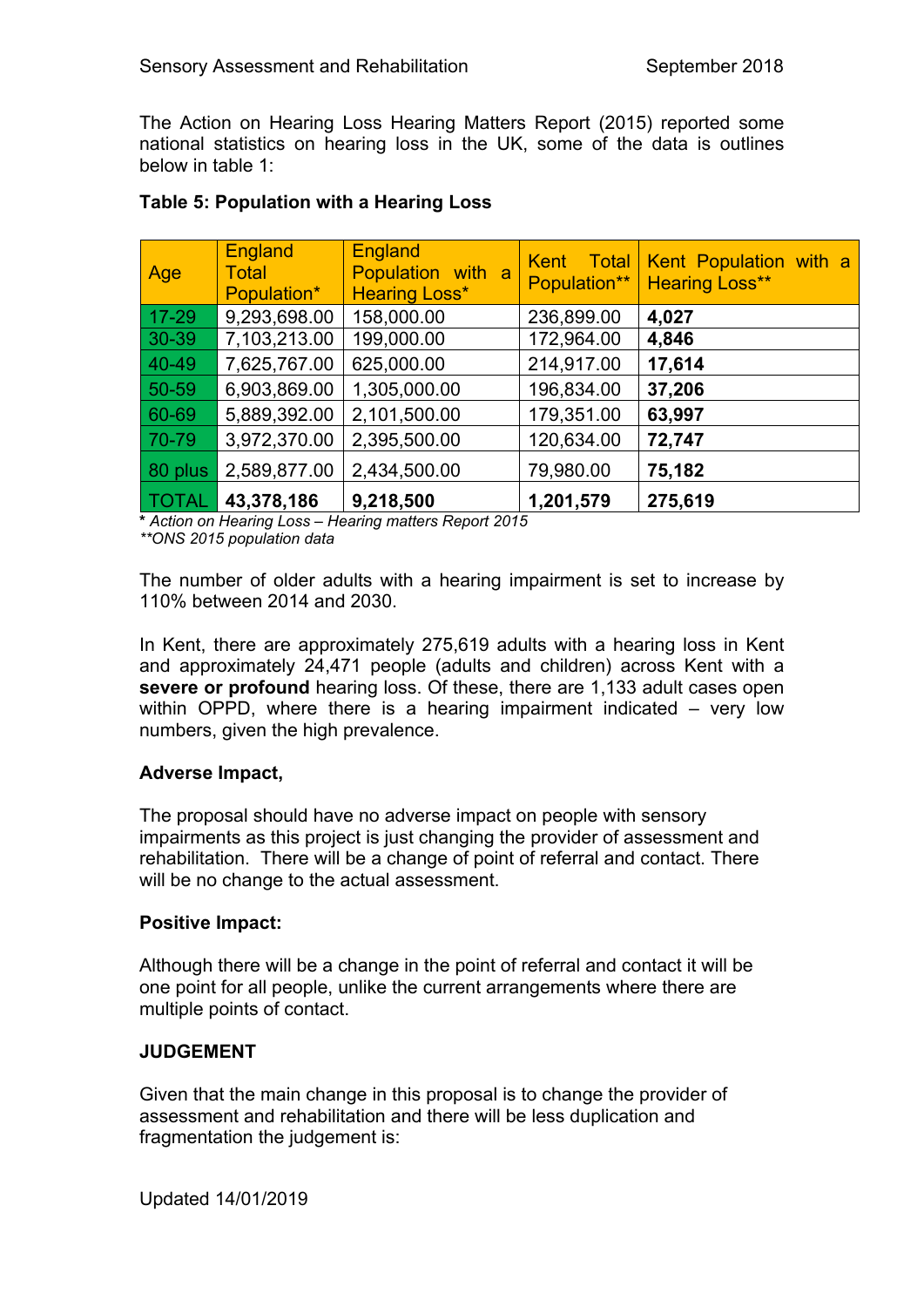**No major change** - no potential for discrimination and all opportunities to promote equality have been taken

# **Internal Action Required YES/NO**

There is potential for adverse impact on particular groups and we have found scope to improve the proposal...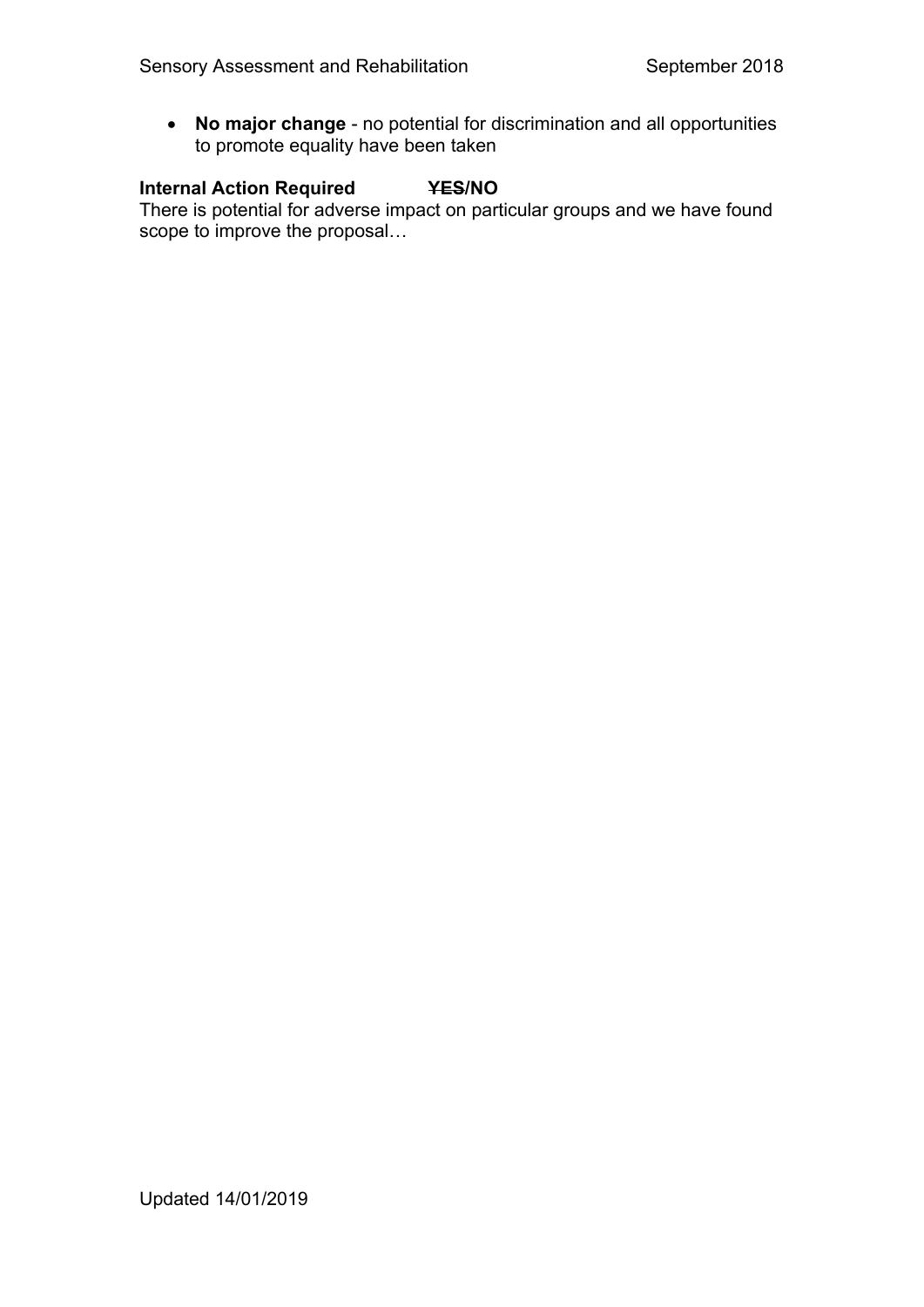#### **Equality Impact Analysis/Assessment Action Plan**

| <b>Protected</b><br><b>Characteristic</b> | <b>Issues identified</b> | <b>Action to be</b><br>taken                 | <b>Expected</b><br>outcomes                | <b>Owner</b>    | <b>Timescale</b> | <b>Cost</b><br>implications |
|-------------------------------------------|--------------------------|----------------------------------------------|--------------------------------------------|-----------------|------------------|-----------------------------|
| Age                                       | Change of<br>provider    | Clear<br>communication<br>with service users | Short term<br>change for<br>existing users | Beryl<br>Palmer | 0-6 months       | None                        |
| <b>Disability</b>                         | Change of<br>Provider    | Clear<br>communication<br>with service users | Short term<br>change for<br>existing users | Beryl<br>Palmer | 0-6 months       | None                        |
|                                           |                          |                                              |                                            |                 |                  |                             |
|                                           |                          |                                              |                                            |                 |                  |                             |

#### **Have the actions been included in your business/ service plan?** Yes/No

#### Appendix

# Please include relevant data sets

Please forward a final signed electronic copy and Word version to the Equality Team by emailing [diversityinfo@kent.gov.uk](mailto:diversityinfo@kent.gov.uk)

If the activity will be subject to a Cabinet decision, the EqIA must be submitted to committee services along with the relevant Cabinet report. Your EqIA should also be published.